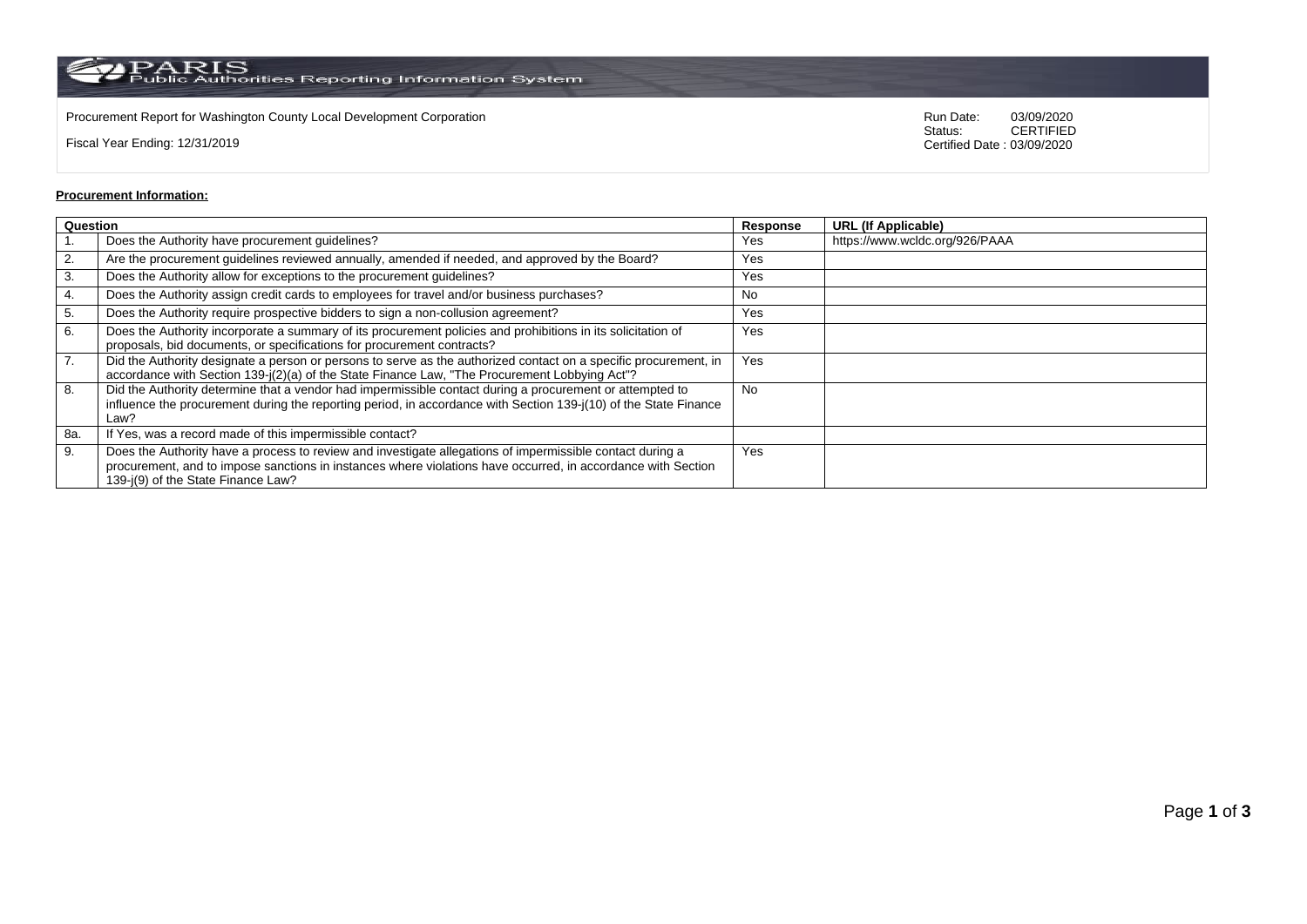$\rm PARS$  Public Authorities Reporting Information System

Procurement Report for Washington County Local Development Corporation **Run Date:** 03/09/2020<br>Status: CERTIFIED

Fiscal Year Ending: 12/31/2019

CERTIFIED Certified Date : 03/09/2020

## **Procurement Transactions Listing:**

| $\mathbf{1}$<br><b>Vendor Name</b>                                            | Nolan Certified Public Accounting Services, PLLC | <b>Address Line1</b>                     | 243 County Route 68                                                                                                                                                      |
|-------------------------------------------------------------------------------|--------------------------------------------------|------------------------------------------|--------------------------------------------------------------------------------------------------------------------------------------------------------------------------|
| <b>Type of Procurement</b>                                                    | <b>Financial Services</b>                        | <b>Address Line2</b>                     |                                                                                                                                                                          |
| <b>Award Process</b>                                                          | Authority Contract - Competitive Bid             | City                                     | <b>EAGLE BRIDGE</b>                                                                                                                                                      |
| <b>Award Date</b>                                                             | 10/21/2016                                       | <b>State</b>                             | ΝY                                                                                                                                                                       |
| <b>End Date</b>                                                               | 12/31/2021                                       | <b>Postal Code</b>                       | 12057                                                                                                                                                                    |
| <b>Fair Market Value</b>                                                      |                                                  | Plus <sub>4</sub>                        |                                                                                                                                                                          |
| Amount                                                                        | \$7,850.00                                       | <b>Province/Region</b>                   |                                                                                                                                                                          |
| <b>Amount Expended For</b><br><b>Fiscal Year</b>                              | \$7,850.00                                       | Country                                  | <b>United States</b>                                                                                                                                                     |
| <b>Explain why the Fair</b><br><b>Market Value is Less</b><br>than the Amount |                                                  | <b>Procurement</b><br><b>Description</b> | Nolan CPA's performed our annual audit of the WCLDC activities, along<br>with the related statements of revenues and expenses, changes in fund<br>balance and cash flows |

| <b>Vendor Name</b><br>2.                                                      | Russell C. Tharp Jr., Esq.               | <b>Address Line1</b>                     | South Western Plaza                                                                                                                                 |  |
|-------------------------------------------------------------------------------|------------------------------------------|------------------------------------------|-----------------------------------------------------------------------------------------------------------------------------------------------------|--|
| <b>Type of Procurement</b>                                                    | <b>Legal Services</b>                    | <b>Address Line2</b>                     | PO Box 705                                                                                                                                          |  |
| <b>Award Process</b>                                                          | Authority Contract - Non-Competitive Bid | City                                     | <b>GLENS FALLS</b>                                                                                                                                  |  |
| <b>Award Date</b>                                                             | 1/21/2000                                | <b>State</b>                             | <b>NY</b>                                                                                                                                           |  |
| <b>End Date</b>                                                               |                                          | <b>Postal Code</b>                       | 12801                                                                                                                                               |  |
| <b>Fair Market Value</b>                                                      |                                          | Plus <sub>4</sub>                        |                                                                                                                                                     |  |
| Amount                                                                        | \$10,000.00                              | <b>Province/Region</b>                   |                                                                                                                                                     |  |
| <b>Amount Expended For</b><br><b>Fiscal Year</b>                              | \$5,048.73                               | Country                                  | <b>United States</b>                                                                                                                                |  |
| <b>Explain why the Fair</b><br><b>Market Value is Less</b><br>than the Amount |                                          | <b>Procurement</b><br><b>Description</b> | This is the lawyer that the LDC has on retainer for all legal services. We<br>pay a quarterly retainer plus any additional fees for legal services. |  |